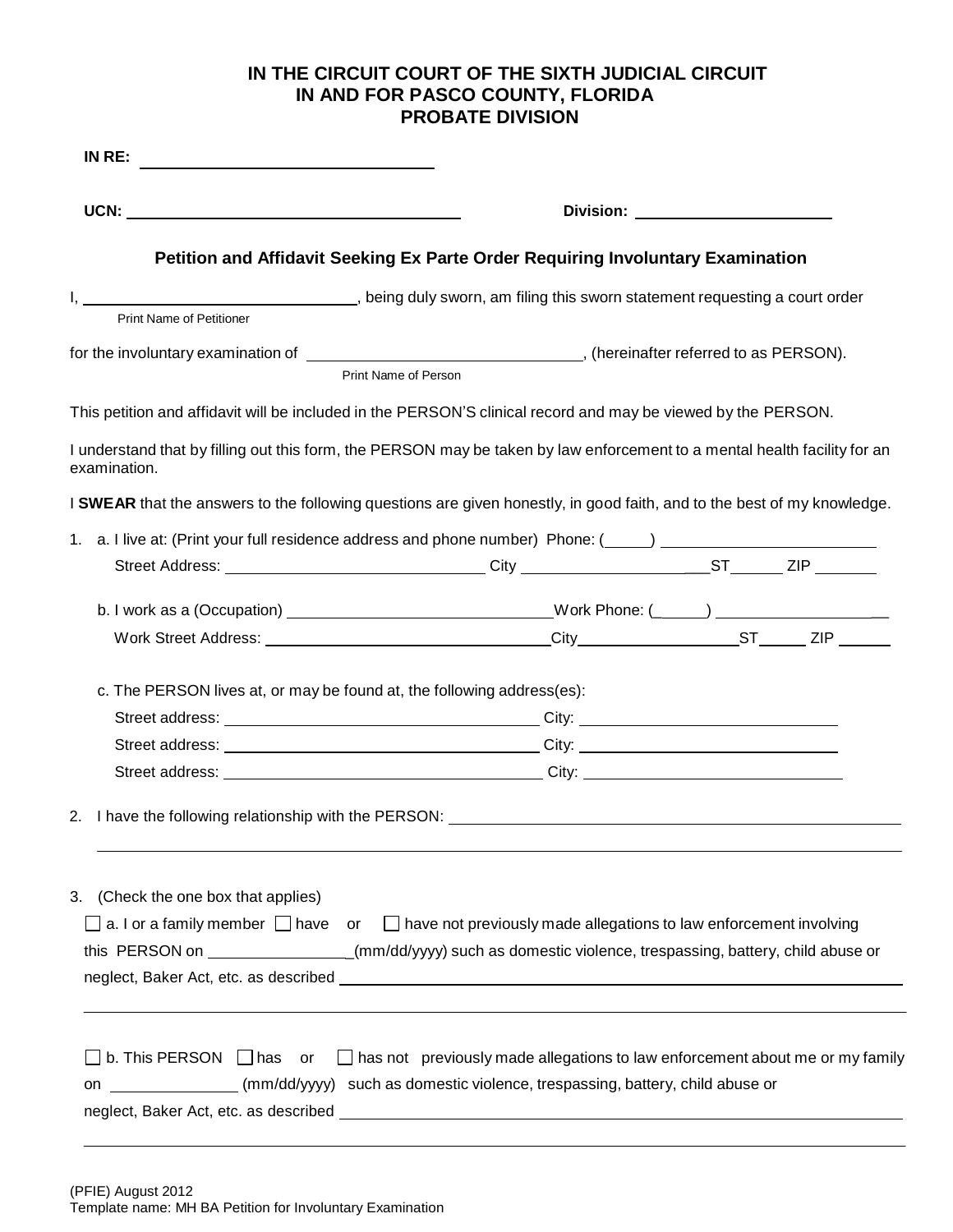|    | Petition and Affidavit Seeking Ex Parte Order Requiring Involuntary Examination (page 2)                                                                                                                                                                                     |  |  |  |  |  |
|----|------------------------------------------------------------------------------------------------------------------------------------------------------------------------------------------------------------------------------------------------------------------------------|--|--|--|--|--|
|    | 4. (Check the box that applies)<br>a. I or a family member are not now, and have not in the past, been involved in a court case with the PERSON.<br>b. I or a family member am now, or was, involved in a court case with the PERSON. This case is/was a                     |  |  |  |  |  |
|    |                                                                                                                                                                                                                                                                              |  |  |  |  |  |
|    |                                                                                                                                                                                                                                                                              |  |  |  |  |  |
|    | When<br>Type of Case                                                                                                                                                                                                                                                         |  |  |  |  |  |
|    |                                                                                                                                                                                                                                                                              |  |  |  |  |  |
| 5. | I am on good terms with the PERSON at the present time. (Check one box) □ Yes □ No If "no", please explain:                                                                                                                                                                  |  |  |  |  |  |
|    | 6. I have known the PERSON for<br>(how long).<br>$\Box$ a. The PERSON has only recently displayed unusual kinds of behavior.<br>b. The PERSON has, over a period of time, always acted in a strange manner.<br>c. The PERSON's behavior has developed over a period of time. |  |  |  |  |  |
|    | <b>COMPLETE THE FOLLOWING ONLY IF THE SECTION APPLIES TO THIS CASE:</b>                                                                                                                                                                                                      |  |  |  |  |  |
|    | 7. I have seen the following behavior, which causes me to believe that there is a good chance that the PERSON will                                                                                                                                                           |  |  |  |  |  |
|    |                                                                                                                                                                                                                                                                              |  |  |  |  |  |
|    | Time<br>Date (mm/dd/yyyy)                                                                                                                                                                                                                                                    |  |  |  |  |  |
|    | I saw the PERSON <u>example and the set of the set of the set of the set of the set of the set of the set of the set of the set of the set of the set of the set of the set of the set of the set of the set of the set of the s</u>                                         |  |  |  |  |  |
| 8. | Other similar behavior I have personally seen is as follows: example and a state of the similar behavior I have personally seen is as follows:                                                                                                                               |  |  |  |  |  |
| 9. | $\Box$ To my knowledge or belief, I do not believe these actions were a result of retardation, developmental disability,<br>intoxication, or conditions resulting from antisocial behavior or substance abuse impairment.                                                    |  |  |  |  |  |
|    | <u>CHECK AND/OR ANSWER APPICABLE SECTIONS</u>                                                                                                                                                                                                                                |  |  |  |  |  |
|    | 10. □ a. I have attempted to get the PERSON to agree to seek assistance for a mental or emotional problem(s). I explained                                                                                                                                                    |  |  |  |  |  |
|    | the purpose of the examination (describe when, who was present, and whether you or another person explained the                                                                                                                                                              |  |  |  |  |  |
|    |                                                                                                                                                                                                                                                                              |  |  |  |  |  |
|    | b. I did not try to get the PERSON to agree to a voluntary examination because:                                                                                                                                                                                              |  |  |  |  |  |
|    | <u> 1980 - Johann Barnett, fransk politiker (d. 1980)</u>                                                                                                                                                                                                                    |  |  |  |  |  |
|    |                                                                                                                                                                                                                                                                              |  |  |  |  |  |

continued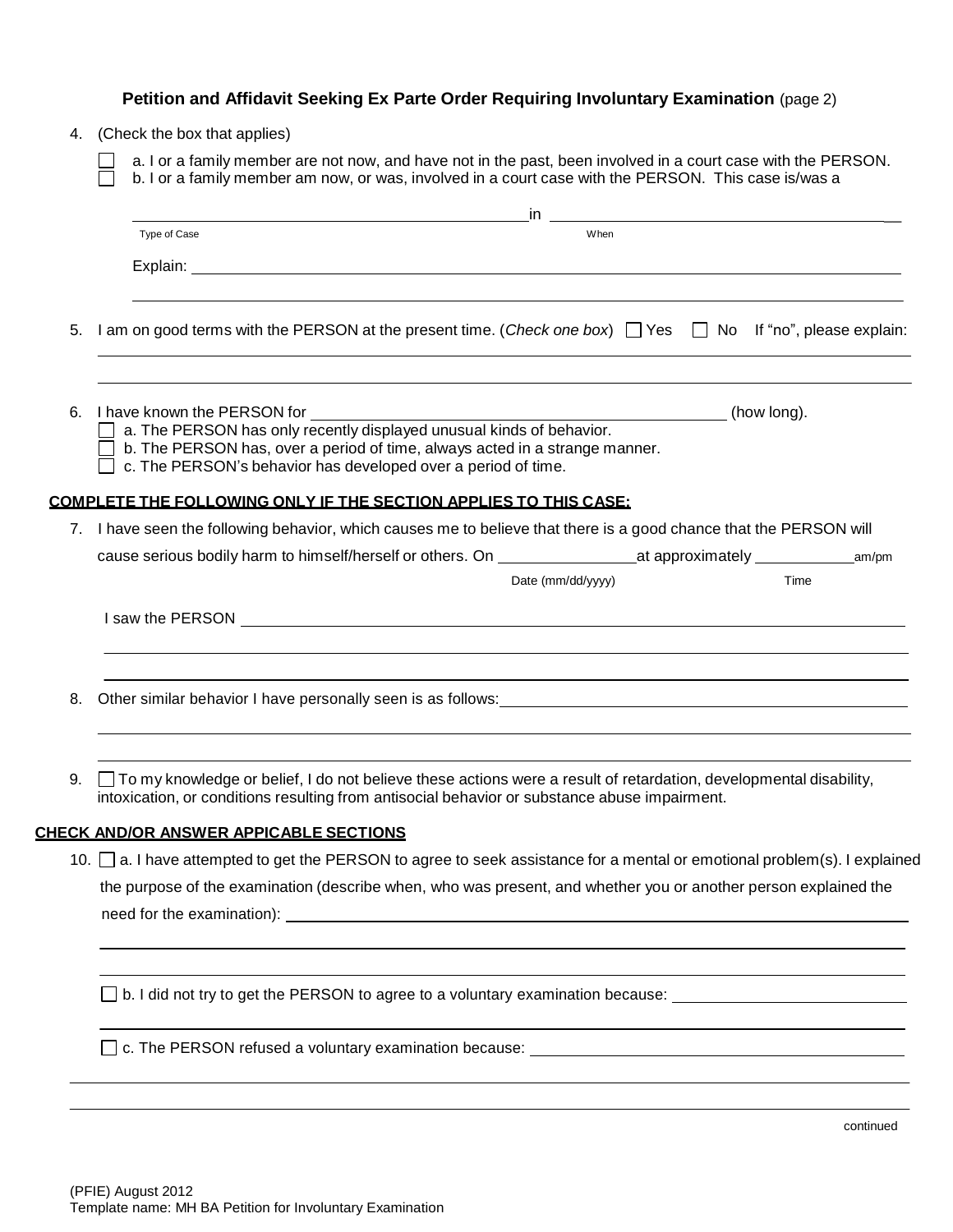**Petition and Affidavit Seeking Ex Parte Order Requiring Involuntary Examination** (page 3)

11. The following steps were taken to get the PERSON to go to a hospital for mental health care:

| 12. I believe that the PERSON is unable to determine for himself/herself, why the examination is necessary because:                                                                                                                  |
|--------------------------------------------------------------------------------------------------------------------------------------------------------------------------------------------------------------------------------------|
| 13. I believe that the PERSON suffers from a mental illness which will keep the PERSON from being able to meet the<br>ordinary demands of living because: example and a state of the state of the state of the state of the state of |
| 14. I believe that without care or treatment, the PERSON is likely to suffer from neglect or refuse to care for himself/herself                                                                                                      |
| 15. I believe that this lack of care or neglect will lead to the PERSON hurting himself/herself because: _____________                                                                                                               |
| 16. Can family or close friends now provide enough care to avoid harm to the PERSON? JYES JNO If not, why?                                                                                                                           |
| continued                                                                                                                                                                                                                            |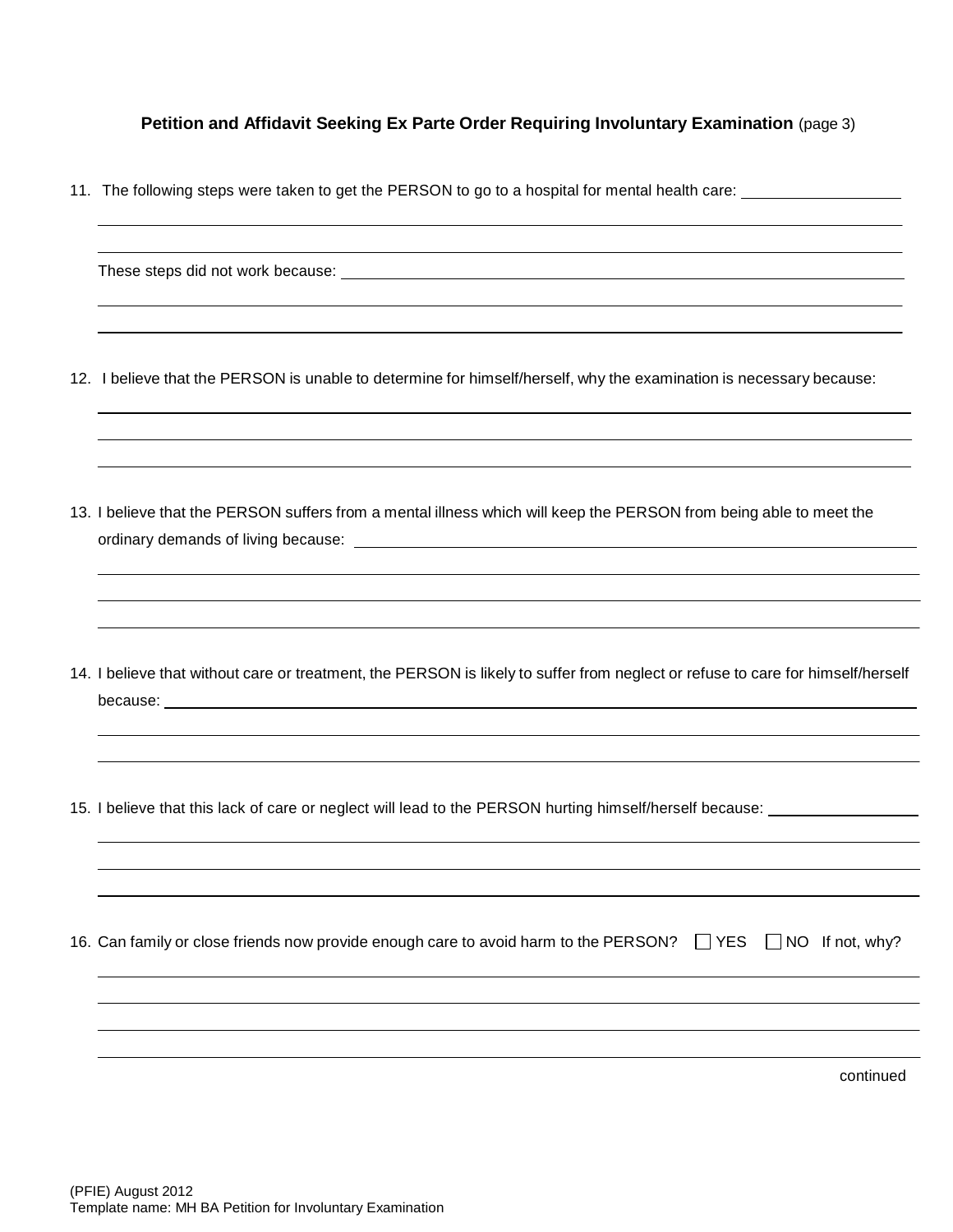## **Petition and Affidavit Seeking Ex Parte Order Requiring Involuntary Examination** (page 4)

| Provide the following identifying information about the person (if known) if it is determined necessary to take the person into<br>custody for examination:                                                                                                                                                      |         |                                            |                            |                                           |  |  |  |  |  |
|------------------------------------------------------------------------------------------------------------------------------------------------------------------------------------------------------------------------------------------------------------------------------------------------------------------|---------|--------------------------------------------|----------------------------|-------------------------------------------|--|--|--|--|--|
| <b>County of Residence</b>                                                                                                                                                                                                                                                                                       |         | Social Security No.                        | Date of Birth (mm/dd/yyyy) |                                           |  |  |  |  |  |
| Female<br>Male<br>Sex                                                                                                                                                                                                                                                                                            | Race:   | attach a picture of the PERSON if possible |                            | Picture attached: $\Box$ no<br>$\Box$ yes |  |  |  |  |  |
| Height:                                                                                                                                                                                                                                                                                                          | Weight: | Hair Color:                                | Eye Color:                 |                                           |  |  |  |  |  |
| Does the PERSON have access to any weapons?                                                                                                                                                                                                                                                                      | No      | Yes                                        | If yes, describe:          |                                           |  |  |  |  |  |
| Is the PERSON violent now?<br>No                                                                                                                                                                                                                                                                                 | Yes     | Has the patient been violent in the past?  | No.                        | Yes If Yes, describe:                     |  |  |  |  |  |
| Does the PERSON have any pending criminal charges against him/her?<br>Yes If Yes, describe:<br>No l                                                                                                                                                                                                              |         |                                            |                            |                                           |  |  |  |  |  |
| <b>GUARDIANSHIP</b>                                                                                                                                                                                                                                                                                              |         |                                            |                            |                                           |  |  |  |  |  |
| 1. Does the PERSON have a legal guardian?     No         Yes<br>2. Is there a pending petition to determine the PERSON's capacity and for the appointment of a guardian?<br><b>Yes</b><br>-INol<br>If YES to either of the above provide the name, address and phone number of the current or proposed guardian. |         |                                            |                            |                                           |  |  |  |  |  |
| Name: <u>Name:</u> Name: 2008                                                                                                                                                                                                                                                                                    |         |                                            |                            |                                           |  |  |  |  |  |
|                                                                                                                                                                                                                                                                                                                  |         |                                            |                            |                                           |  |  |  |  |  |
|                                                                                                                                                                                                                                                                                                                  |         |                                            |                            |                                           |  |  |  |  |  |
| <b>MEDICATIONS</b> Provide name of medications if known.                                                                                                                                                                                                                                                         |         |                                            |                            |                                           |  |  |  |  |  |
| CASE MANAGEMENT Provide name of case manager or case management agency, if known.                                                                                                                                                                                                                                |         |                                            |                            |                                           |  |  |  |  |  |
| Name:                                                                                                                                                                                                                                                                                                            |         |                                            |                            |                                           |  |  |  |  |  |

I understand that this sworn statement is given under oath and will be treated as though it was made before a judge in a court of law. I understand that any information in this sworn statement which is not to the best of my knowledge and done in good faith may expose me to a penalty for perjury and other possible penalties under the statutes of the State of Florida.

## Under penalties of perjury, I declare that I have read the foregoing document and that the facts stated in it are true.

Signature of Affiant/Petitioner:

## **SWORN TO AND SUBSCRIBED before me**

this \_\_\_\_\_\_ day of \_\_\_\_\_\_\_\_\_\_\_\_\_\_\_\_\_\_\_\_\_, \_\_\_\_\_\_\_\_\_

Office of Nikki Alvarez-Sowles, Esq. Pasco County Clerk & Comptroller

By:  $\_\_$ 

Deputy Clerk

**OR**